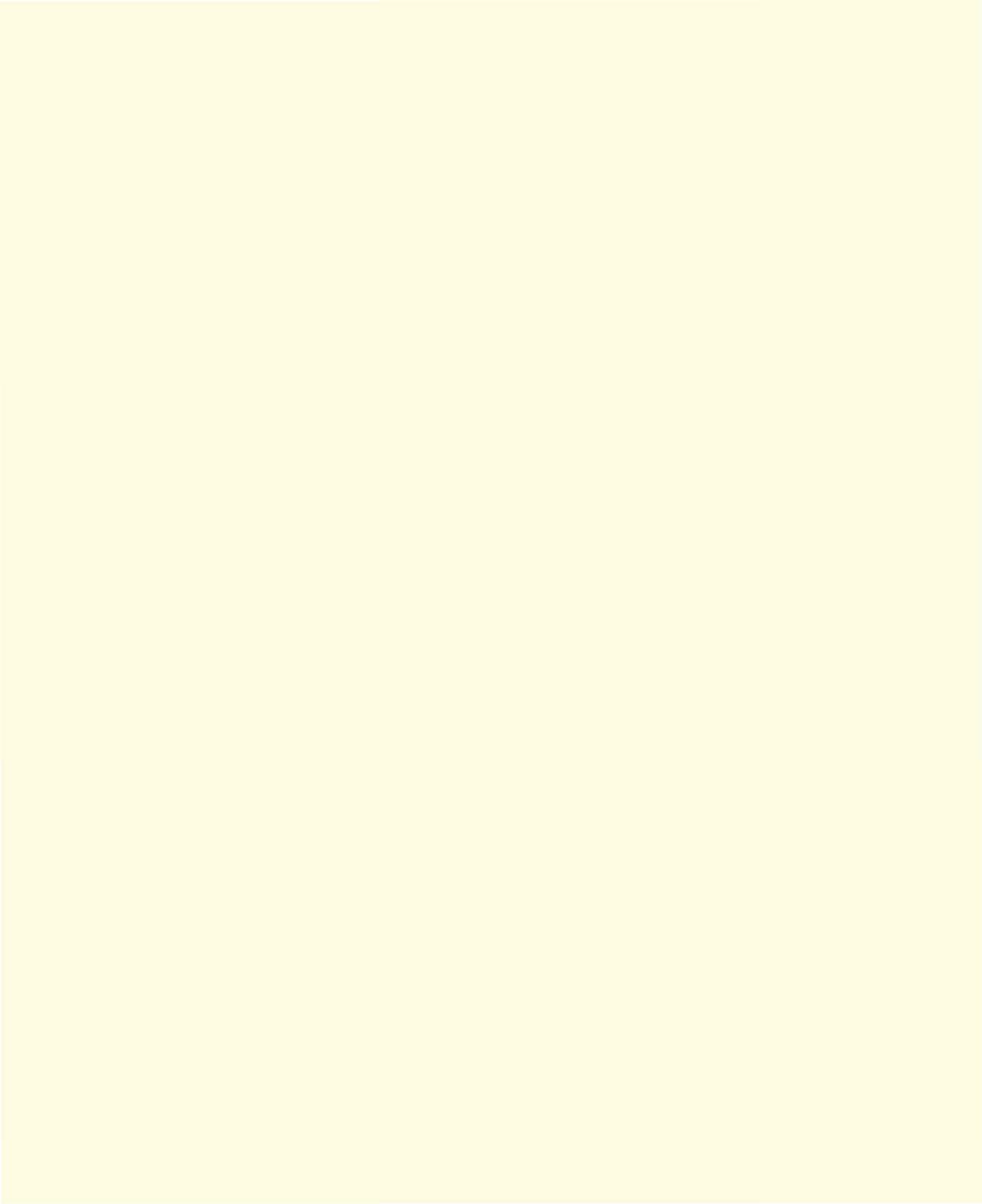# **CONSTITUTION** AND BY-LAWS.

OF THE.

# **ROCHESTER ROUNDABOUT** CLUB.

ORGANIZED 1885

1895.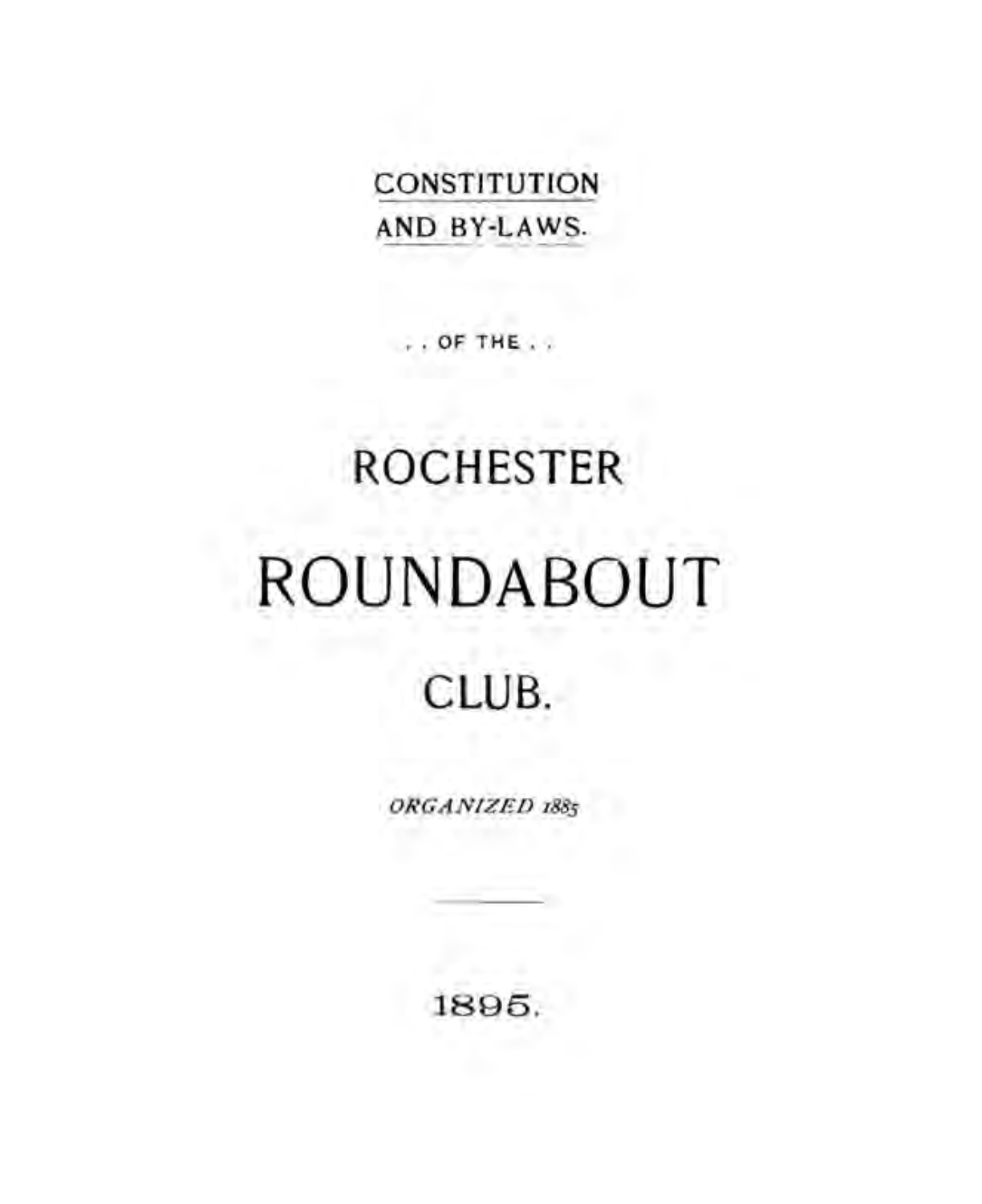# **MEMBERS, 1885.**

| Mrs. Henry Anstice,         | Miss Helen Hollister,    |
|-----------------------------|--------------------------|
| Miss Mary I. Bliss,         | Mrs. David M. Hough,     |
| Miss Carrie Brewster,       | Miss Sara M. Hough,      |
| Mrs. W. S. Dewey,           | Miss Alice W. Ives,      |
| Miss Harriett A. Fairchild, | Miss Bessie W. Ives,     |
| Miss Elizabeth Farrar,      | Mrs. George E. Jennings, |
| Miss Harriett Farrar,       | Miss Jean E. Lemon,      |
| Mrs. E. H. Hollister,       | Miss Margaret McVeau.    |

# **OFFICERS.**

President, Mrs. David M. Hough. Secretary, Miss Harriett Farrar.

Treasurer, Mrs. E. **H.** Hollister.

# **OFFICERS, 1895.**

President, Mrs. David M. Hough.

Vice-President, Mrs. Henry Anstice. Secretary and Treasurer, Mrs. Alvin H. Dewey.

# **EXECUTIVE COMMITTEE.**

Mrs. David M. Hough, Mrs. Henry Anstice, Mrs. Clinton Rogers.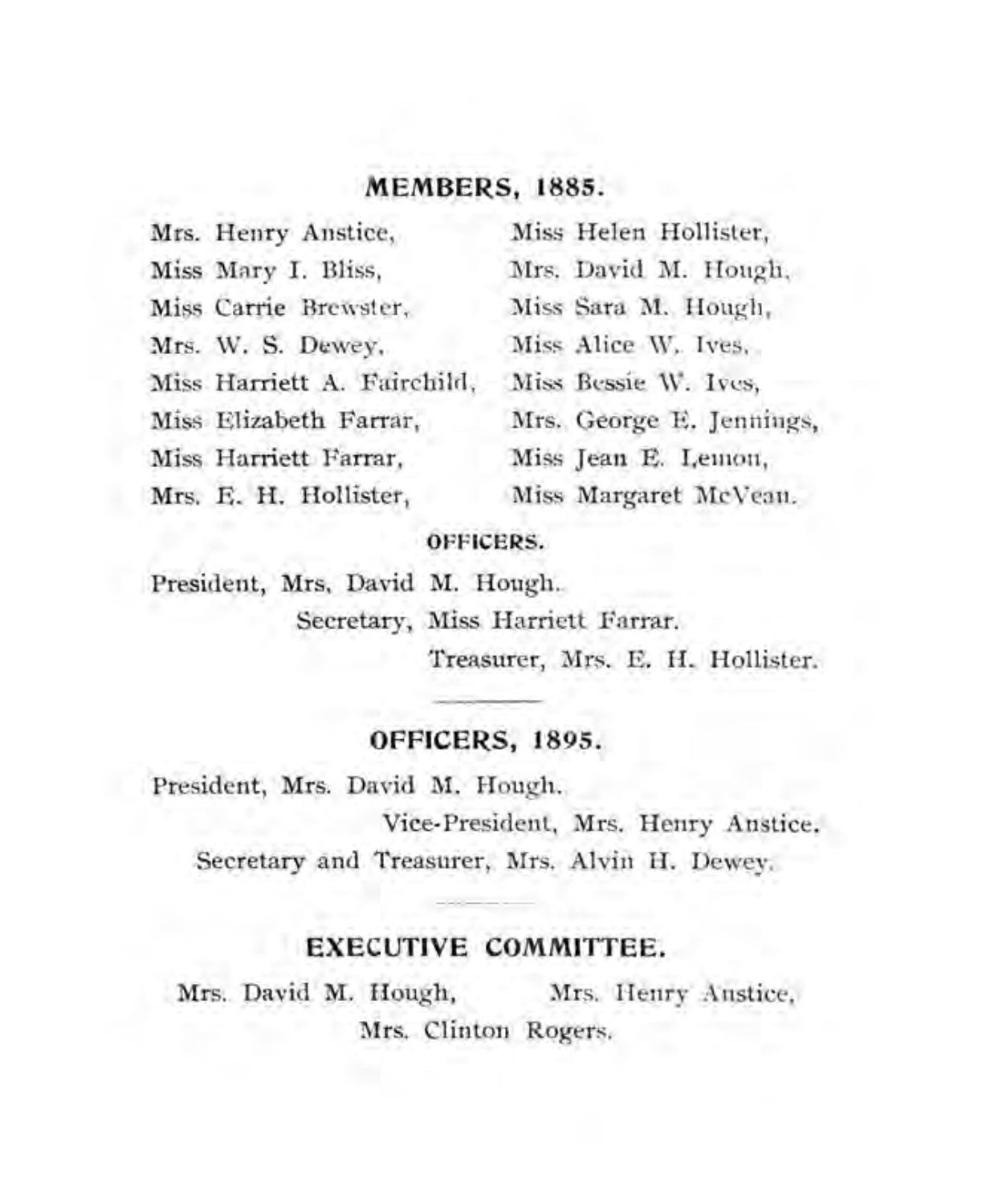# Constitution.

# ARTICLE I.

## NAME.

This Association shall be known as "The Roundabout Club."

# ARTICLE II.

## OBJECT.

Its object shall be the mutual improvement of its members in literature, art, science, and the vital interests of the day.

# ARTICLE III.

#### MEMBERSHIP.

Members in Alphabetical order may present names for membership, which shall each be voted on separately by ballot at the next regular meeting ; the words "Yes" or "No" must be used and election declared unless *two negative votes* should be cast.

Any member making an unsuccessful nomination shall be allowed to propose another person for membership.

The Membership shall be limited to *Twenty Persons.*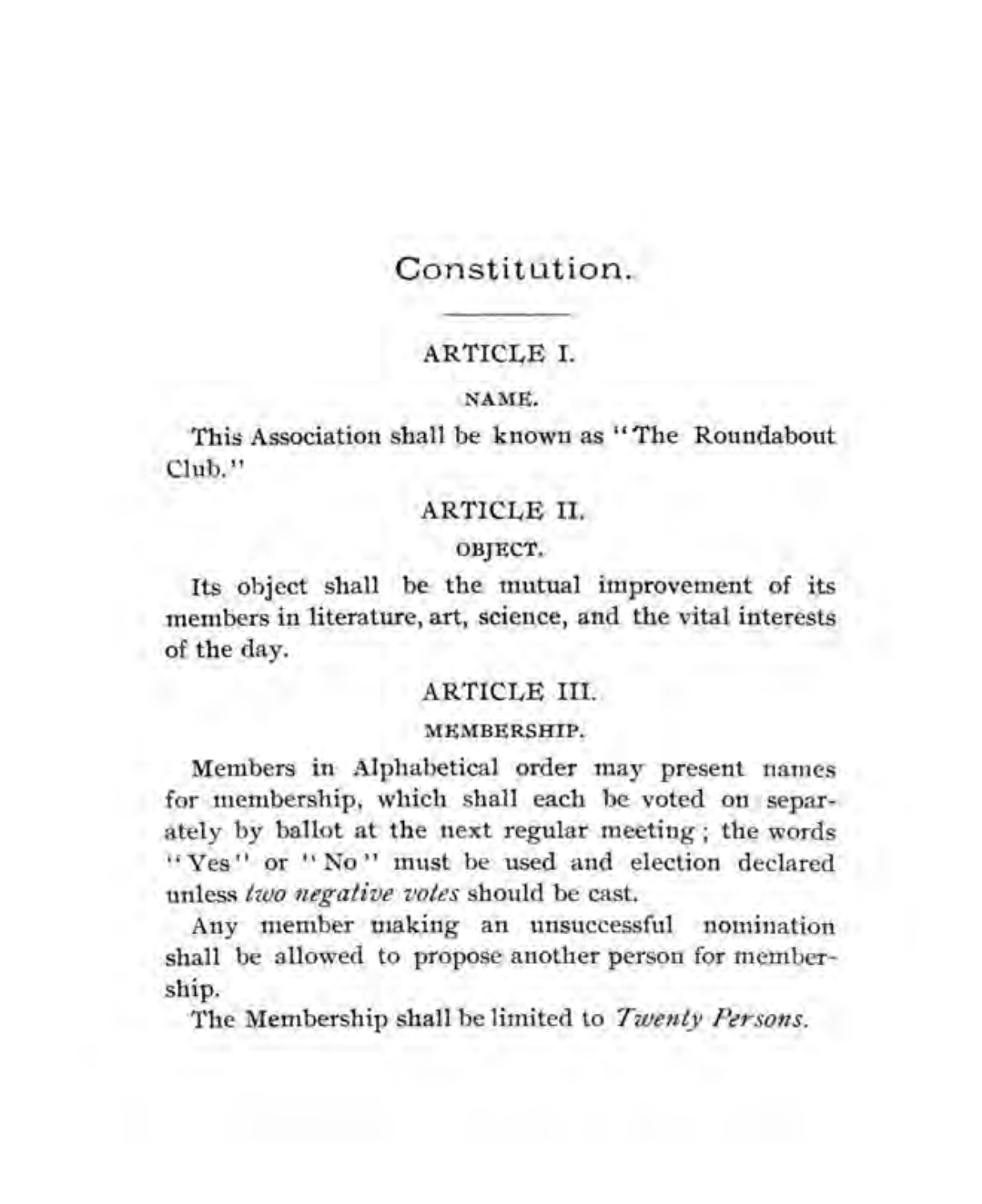# ARTICLE IV.

## OFFICERS.

Its Officers shall be a President, a Vice-President, a Secretary, a Treasurer and an Executive Committee. These Officers shall be elected by the Club as provided for by the By-Laws.

# ARTICLE V.

## MEETINGS.

The Club shall hold its regular meetings as yearly arranged for by the Executive Committee.

It shall hold an annual meeting in the month of June when the Executive Committee shall present the Programme of Study for the ensuing year, and at this meeting *none but members of the Club shall be present.* Ten members shall constitute a quorum. Members shall receive a written notice of all meetings at least two days previous to said meetings.

# ARTICLE VI.

## FINANCIAL YEAR.

The Financial Year shall pegin at the first Fall Meeting and the Fee then payable shall be fifty *cents-payable*  within one month from that time.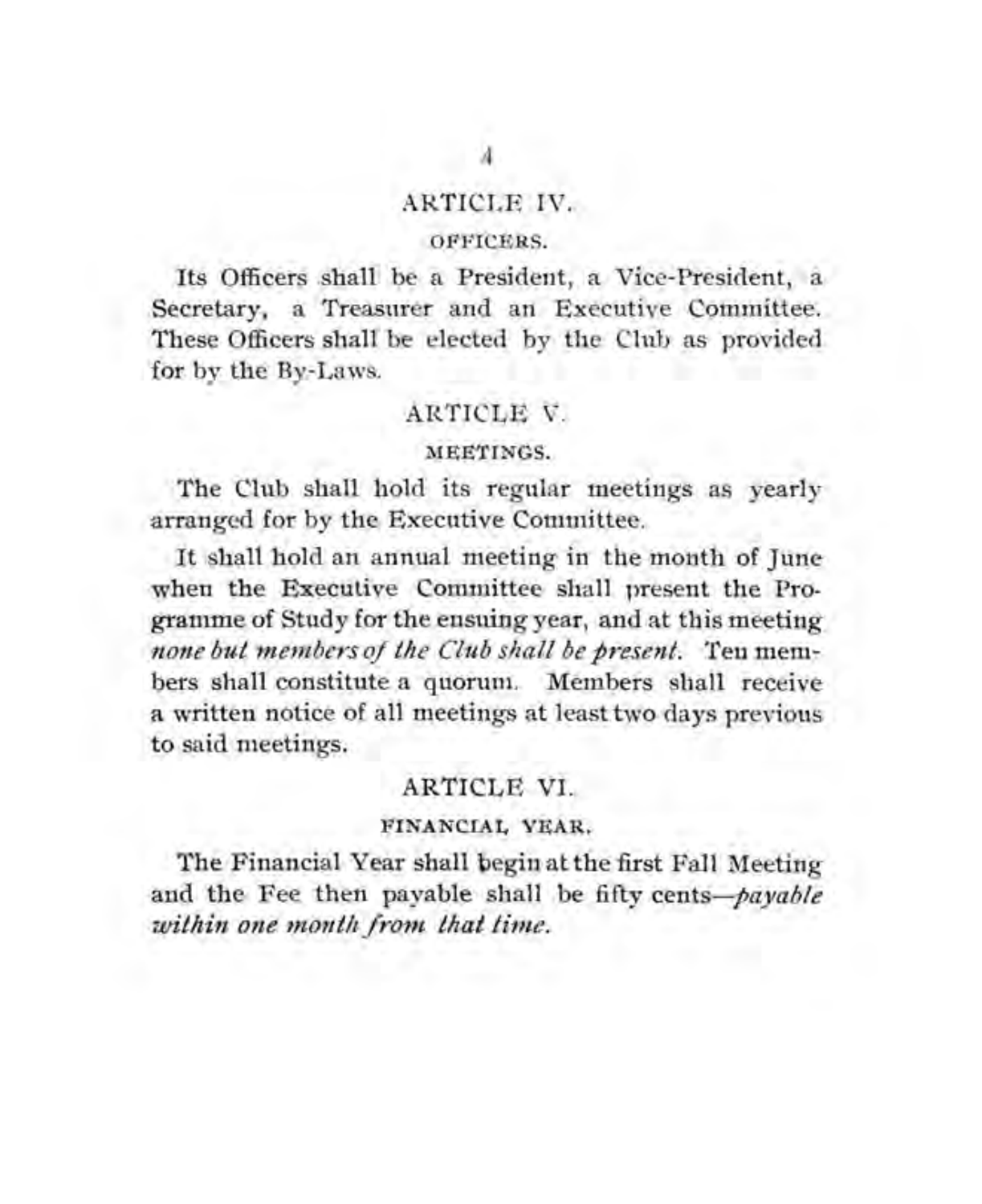# **BY-LAWS.**

## ARTICLE I.

#### MEMBERS.

Every one who is elected a member on paying the Fee shall be admitted to all the privileges of the Club, to the close of the financial year; after which her membership may be continued by the payment of the annual Fee. Honorary members may be elected at the discretion of the Club. Members who apply for re·election may by unanimous consent be re-elected by acclamation. Former members who live at a distance, may become "Corresponding Members." and may attend the meetings when in Rochester. Any member who desires to withdraw from the Club shall *send a written notice* of her intention to the Secretary. *Three consecutive absences from regular meetings,* except on account of sickness or absence from the city, and without sending an excuse, shall terminate membership with the Club.

## ARTICLE II.

#### DUTIES OF OFFICERS.

SECTION 1.-President and Vice-President.

The President shall preside at all meetings, and conduct them by a formal order of business and shall perform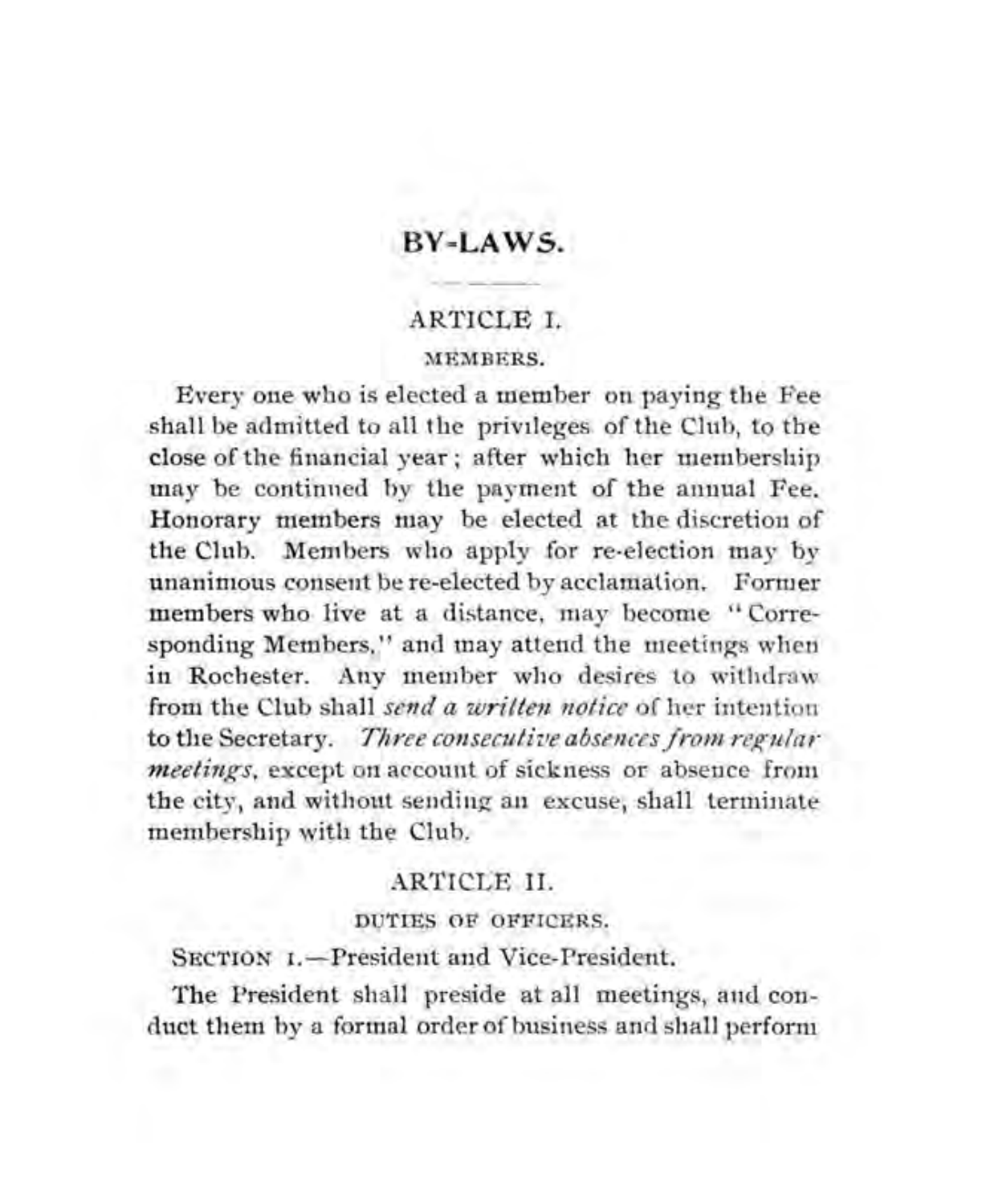other duties usually belonging to this office. In case of her absence or disability, these duties shall be performed by the Vice-President or by one of the other officers in their order. The Vice-President shall hold herself ready to assist the President in anyway.

## SECTION 2.-Executive Committee.

The Executive Committee shall consist of the President, the Vice-President and at least one other member of the club ; such members to be elected by ballot as provided for in the By-Laws They shall prepare a *Plan of*  Study and present it to the Members for consideration at the Annual Meeting-shall publish the Programmes and have in charge the instruction and entertainment of the club.

## SECTION 3.-Secretary.

The Secretary shall keep a correct record of all meetings. She shall keep an accurate record of persons presenting names for membership, and shall notify members of their election and of the limit of time, when their fees are due in order to continue members. She shall receive, read to the Club, and answer all letters relating to Club affairs and preserve all Club papers; shall keep a correct list of members, with their addresses, and attend to all other business of the Club relating to its membership and its documents. She shall notify members of the time and place of *all* meetings and shall make a written report of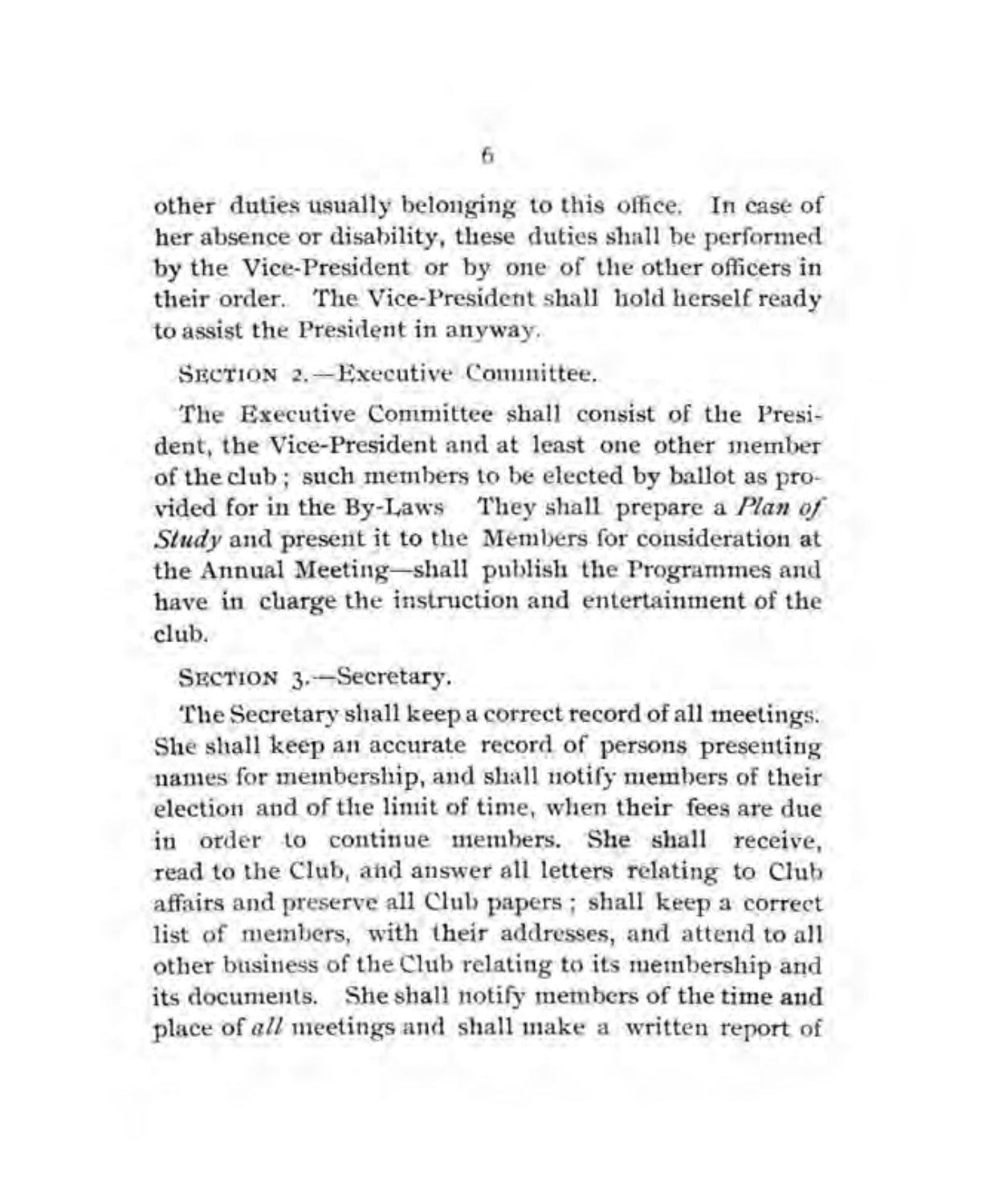the Year's Transactions and present outlook of the Club at the Annual Meeting.

The Records and Correspondence shall be open at all times to the inspection of the Club.

## SECTION 4.-Treasurer.

The Treasurer shall receive, collect, hold and pay out all Club moneys, subject to the order of the Club. She shall keep a correct account in detail of all moneys received and expended by her and shall render her report in writing at the annual meeting.

# SECTION 5.-Election.

Members shall come to the first regular meeting in March, provided with a written list of names to fill the several offices of the Club.

From this informal ballot the two names for each office having the highest number of votes, shall be presented at the next regular meeting, for a close ballot. Members unable to be present can send their choice by proxy. No one shall be eligible to office who has been a member *less than one year.* The term of office shall expire with the Annual Meeting.

# ARTICLE III.

## VISITORS.

Members may bring to a regular meeting, friends from out-of-town, who are at the time their guests, and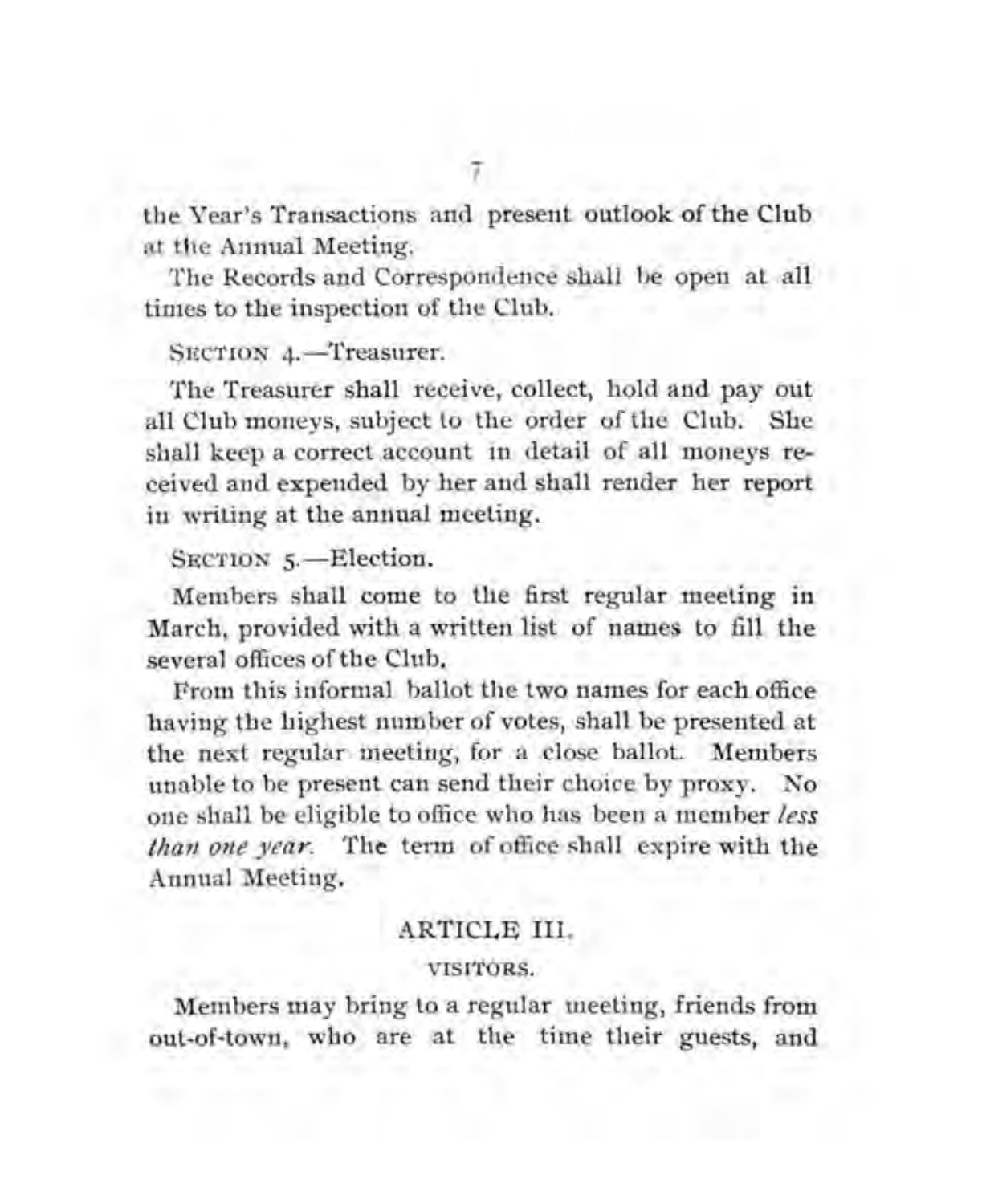members of the family at whose house the meeting is held, may be present at that meeting.

# ARTICLE IV.

## CONDUCT OF MEETINGS.

All meetings shall be conducted by the rules of parliamentary law, the "Woman's Manual of Parliamentary Law" being authority. No person except the Secretary, shall print or cause to be printed any report of any meeting unless authorized by vote of the Club.

# ARTICLE V.

## AMENDMENTS.

This Constitution and By-Laws may be amended at any meeting of the Club by a two-third's vote of the members present, provided that a written notice of the intended change has been given at the meeting at least one week previous.

# ARTICLE VI.

## SUSPENSION OF RULES.

Any Article of this Constitution and By-Laws, by unanimous consent, may be suspended, for not more than one meeting ; excepting this article-which *shall not be suspended.*